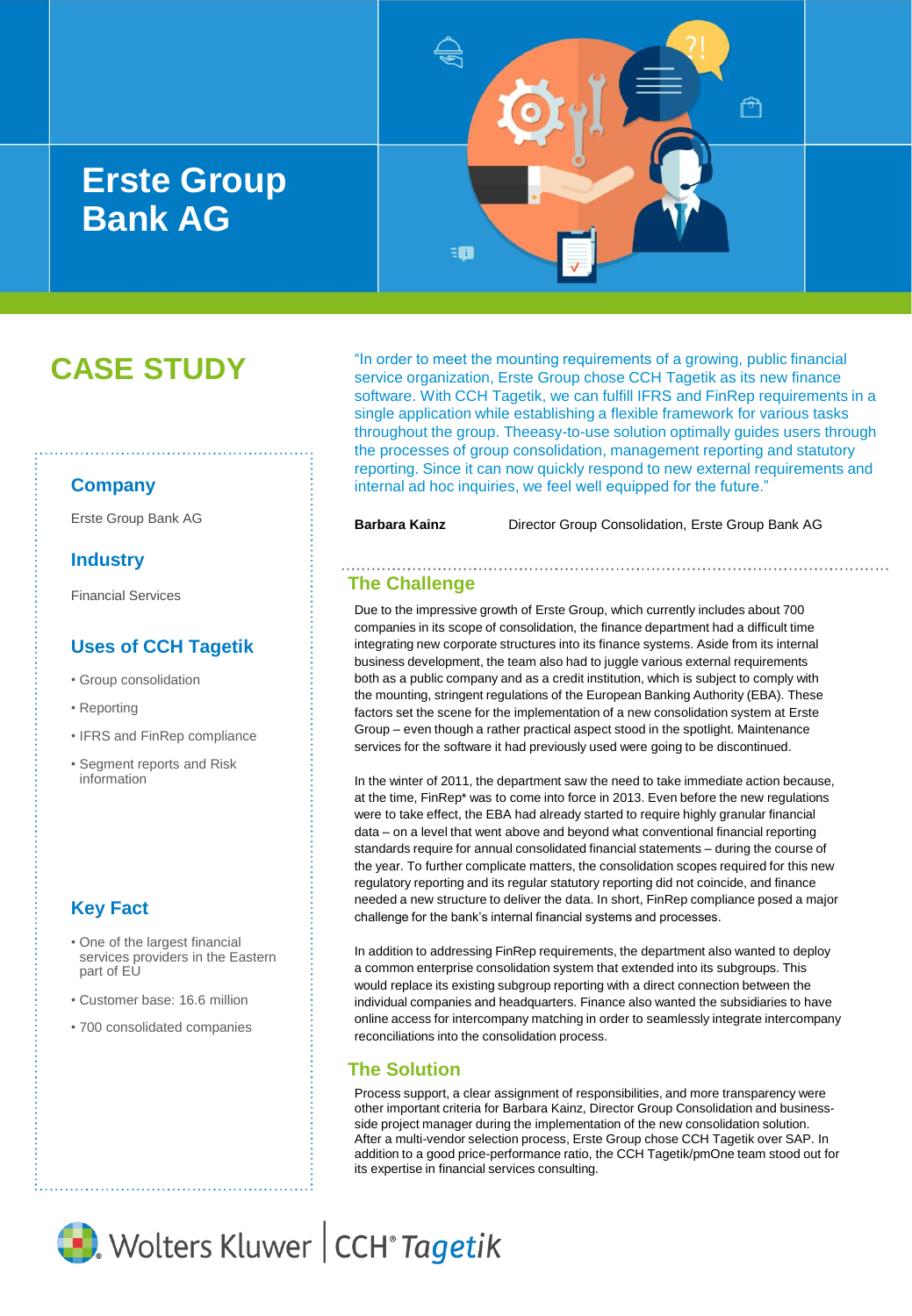#### **Requirements**

- Complete CPM solution in one product
- Centralized control, reporting, and planning data
- Analysis and reporting at the instrument level

### **Benefits & Result**

- Smooth implementation
- Fast, flexible consolidation on different group levels
- Common group standards and structures
- Process optimization, transparency and support
- Decentralized intercompany matching with integrated workflow
- Clean flow of information
- Highly granular financial data

"We felt that CCH Tagetik/pmOne understood us – not just as finance professionals but also as financial service professionals because the consultants knew exactly what FinRep and Basel III mean," explained Kainz. "This gave us a solid foundation to quickly implement the project together."

For Kainz's colleagues in financial controlling, harmonizing the processes of segment reporting and legal consolidation played an important role. They, too, were impressed with the unified application that offered specialized functionality for segment reporting. Even the IT department echoed the recommendation for CCH Tagetik after the software passed a technical stress test for the integration into the group's IT architecture.

The project team was assigned and ready to start in May 2012. In addition to the finance and controlling departments and the consultants from CCH Tagetik/pmOne, the IT department of Erste Group was also a key stakeholder in the project. Its job was to connect the companies and network banks to the system and ensure compliance with bank-specific security measures. The entire project – from designing and implementing the system to transferring legacy data, training users, going live and rolling out the new solution internally – took less than a year. During the project, Erste Group even used CCH Tagetik for its 2012 year-end close. In January 2013, the consolidation was completely transferred to the new software.

## **Extending reporting with segment reports and risk information**

With CCH Tagetik, Erste Group has deployed a new, enterprise system for creating fast, flexible financial statements on various levels. All group companies are connected to the system and can use it to send their data packages to headquarters. Since the group is comprised of 700 individual companies, finance has developed a best practice to match the data within the group at an early stage instead of first dealing with discrepancies on a group level at the end of the process. One important component of the new solution, therefore, is the intercompany matching cockpit component in which users can reconcile the intercompany relationships directly between the respective parties early on in the consolidation process.

Erste Group also uses CCH Tagetik to perform the sub-consolidations for different business divisions, including the very complex systems of Erste Group Immorent AG, which is responsible for real estate and infrastructure financing, or its Czech subsidiary, Ceská sporitelna.

As a whole, CCH Tagetik covers a much broader spectrum of business processes than the previous system. Erste Group has also extended the scope of its reporting, which aside from segment reporting now also includes risk data and information that is relevant for regulatory compliance.

Implementing a new consolidation solution, however, was only the start. Erste Group also used the switch to CCH Tagetik as an opportunity to make structural changes in the group, set up new process, and create a clean flow of information. These measures were necessary so that the group could flexibly and efficient react to the ever-growing requirements for the banking industry. According to the project director Kainz, revamping the processes was a rather large feat due to sheer number of parties involved. She was positively surprised, therefore, that the actual implementation of the new software went so smoothly.

## **More responsibility for subsidiaries**

The subsidiaries of Erste Group were confronted with a number of changes within a relatively short time. In the course of the transition, they received more obligations but also gained self-dependency. While the subsidiaries previously handed over responsibility for their data once they had delivered it, today they are involved in the entire process. On the one hand, they now are responsible for collecting, uploading and transferring the data, matching intercompany transactions, and understanding the validation rules. On the other, however, being connected to the system has opened many new possibilities because they can follow the progress of the consolidation process at any time – just like the users in headquarters. During the transition phase in particular, coordinating the activities in group companies took a considerable amount of time and effort, and the headquarters had a great deal of convincing to do. However, "With CCH Tagetik, we have laid the framework so that we can assign clear responsibilities within the group," stated Barbara Kainz.